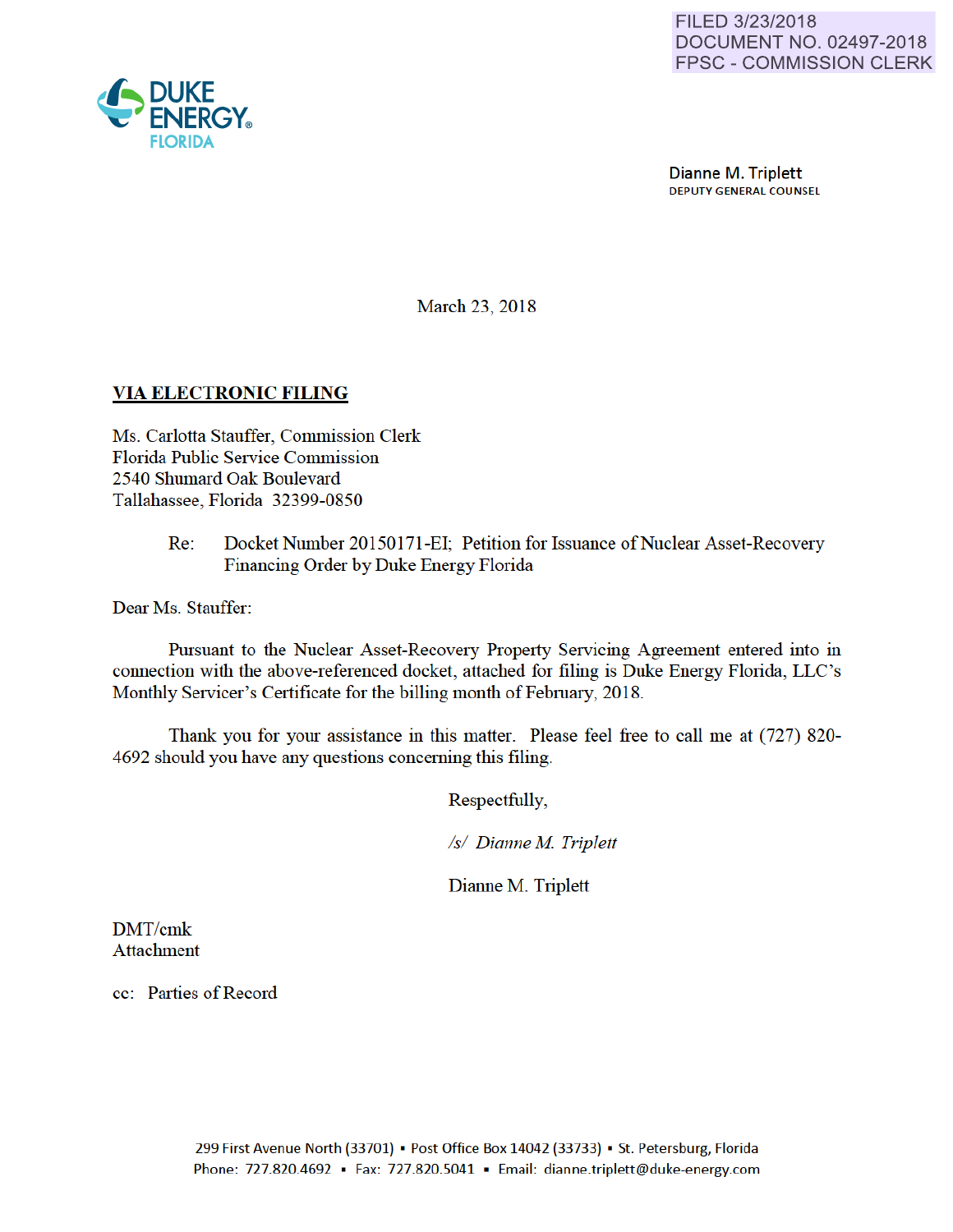# **CERTIFICATE OF SERVICE**

I HEREBY CERTIFY that a true and correct copy of the foregoing has been furnished via electronic mail to the following this  $23<sup>rd</sup>$  day of March, 2018.

*/s/ Dianne M. Triplett* 

|                                   | Attorney                              |  |  |
|-----------------------------------|---------------------------------------|--|--|
|                                   |                                       |  |  |
| Theresa Tan                       | C. Rehwinkel / J. Kelly / E. Sayler / |  |  |
| Rosanne Gervasi                   | P. Christensen                        |  |  |
| Office of the General Counsel     | Office of Public Counsel              |  |  |
| Florida Public Service Commission | c/o The Florida Legislature           |  |  |
| 2540 Shumard Oak Blvd.            | 111 West Madison Street, Room 812     |  |  |
| Tallahassee, FL 32399-0850        | Tallahassee, FL 32399-1400            |  |  |
| ltan@psc.state.fl.us              | kelly.jr@leg.state.fl.us              |  |  |
| rgervasi@psc.state.fl.us          | rehwinkel.charles@leg.state.fl.us     |  |  |
|                                   | sayler.erik@leg.state.fl.us           |  |  |
| Jon C. Moyle, Jr.                 | christensen.patty@leg.state.fl.us     |  |  |
| Karen A. Putnal                   |                                       |  |  |
| 118 North Gadsden Street          | James W. Brew / Owen J. Kopon         |  |  |
| Tallahassee, FL 32301             | 1025 Thomas Jefferson Street, NW      |  |  |
| jmoyle@moylelaw.com               | Eighth Floor, West Tower              |  |  |
| kputnal@moylelaw.com              | Washington, DC 20007-5201             |  |  |
|                                   | jbrew@smxblaw.com                     |  |  |
| Robert Scheffel Wright            | ojk@smxblaw.com                       |  |  |
| John T. LaVia, III                |                                       |  |  |
| 1300 Thomaswood Drive             |                                       |  |  |
| Tallahassee, FL 32308             |                                       |  |  |
| schef@gbwlegal.com                |                                       |  |  |
| jlavia@gbwlegal.com               |                                       |  |  |
|                                   |                                       |  |  |
|                                   |                                       |  |  |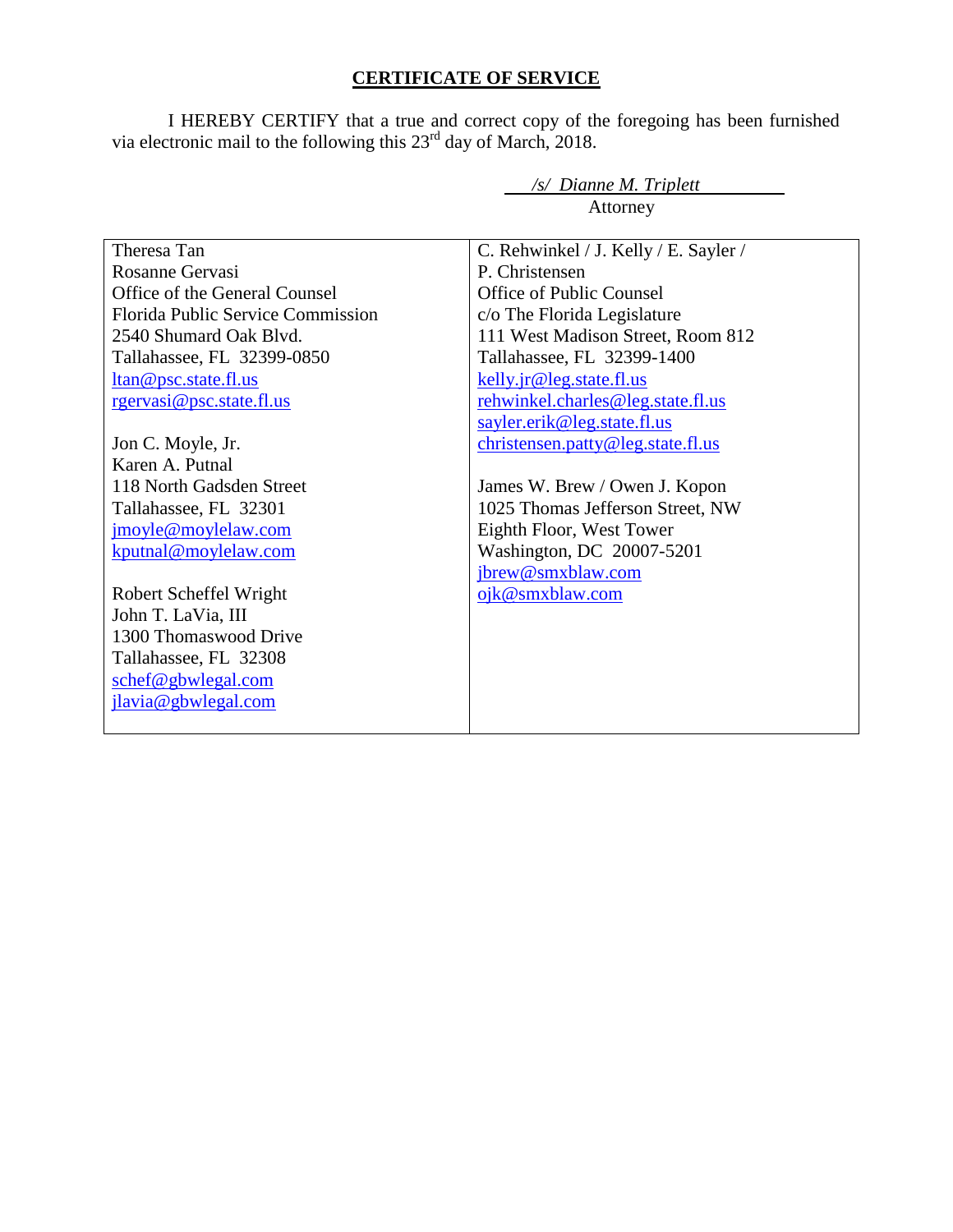## **MONTHLY SERVICER'S CERTIFICATE**

### DUKE ENERGY FLORIDA PROJECT FINANCE, LLC

### \$1,294,290,000 Series A Senior Secured Nuclear Asset-Recovery Bonds

Pursuant to SECTION 3.01(b) of the Nuclear Asset-Recovery Property Servicing Agreement dated as of June 22, 2016 by and between Duke Energy Florida, Inc., as Servicer, and Duke Energy Florida Project Finance, LLC, as Issuer (the "Servicing Agreement"), the Servicer does hereby certify as follows:

Capitalized terms used but not defined in this Monthly Servicer's Certificate have their respective meanings as set forth in the Servicing Agreement. References herein to certain sections and subsections are references to the respective sections or subsections of the Servicing Agreement.

#### Current BILLING MONTH: February 2018

#### Current BILLING MONTH: 1/27/2018 - 2/27/2018

| Standard Billing for prior BILLING MONTH: January 2018         |                                       |       |  |
|----------------------------------------------------------------|---------------------------------------|-------|--|
| Residential Total Billed                                       | s.<br>198,438,480                     |       |  |
| Residential NUCLEAR ASSET-RECOVERY CHARGE ("NARC") Billed      | 3,406,237                             | 1.72% |  |
|                                                                |                                       |       |  |
| General Service Non-Demand Total Billed                        | 18,047,632                            |       |  |
| General Service Non-Demand NARC Billed                         | 253,179                               | 1.40% |  |
|                                                                |                                       |       |  |
| <b>General Service Billed</b>                                  | 1,257,438                             |       |  |
| <b>General Service NARC Billed</b>                             | 18,107                                | 1.44% |  |
|                                                                |                                       |       |  |
| General Service Demand Total Billed                            | 92,342,355                            |       |  |
| <b>General Service Demand NARC Billed</b>                      | 1,617,952                             | 1.75% |  |
|                                                                |                                       |       |  |
| <b>Curtailable Total Billed</b>                                | 713,553                               |       |  |
| Curtailable NARC Billed                                        | 9,708                                 | 1.36% |  |
|                                                                |                                       |       |  |
| Interruptible Total Billed                                     | 8,829,891                             |       |  |
| Interruptible NARC Billed                                      | 196,470                               | 2.23% |  |
| Lighting Total Billed                                          |                                       |       |  |
| <b>Lighting NARC Billed</b>                                    | 2,202,929                             |       |  |
|                                                                | 11,391                                | 0.52% |  |
| YTD Net Write-offs as a % of Total Billed Revenue (see Note 1) |                                       |       |  |
| Non-Residential Class Customer Write-offs                      |                                       |       |  |
| Residential Class Customer Write-offs                          |                                       |       |  |
| <b>Total Write-offs</b>                                        | 0.17%                                 |       |  |
|                                                                |                                       |       |  |
| Aggregate NARC Collections (see Note 2)                        |                                       |       |  |
|                                                                |                                       |       |  |
| <b>Total NARC Remitted for Current BILLING MONTH</b>           |                                       |       |  |
| <b>Residential NARC Collected</b>                              | \$<br>3,503,257                       |       |  |
| General Service Non-Demand NARC Collected                      | 260,235                               |       |  |
| <b>General Service NARC Collected</b>                          | 18,710                                |       |  |
| General Service Demand NARC Collected                          | 1,664,033                             |       |  |
| Curtailable NARC Collected                                     | 9,639                                 |       |  |
| Interruptible NARC Collected                                   | 201,838                               |       |  |
| <b>Lighting NARC Collected</b>                                 | 11,906                                |       |  |
| <b>5ub-Total of NARC Collected</b>                             | $\overline{\phantom{a}}$<br>5,669,618 |       |  |
| <b>Total Current NARC Collected and Remitted</b>               |                                       |       |  |
|                                                                | \$<br>5,669,618                       |       |  |
|                                                                |                                       |       |  |